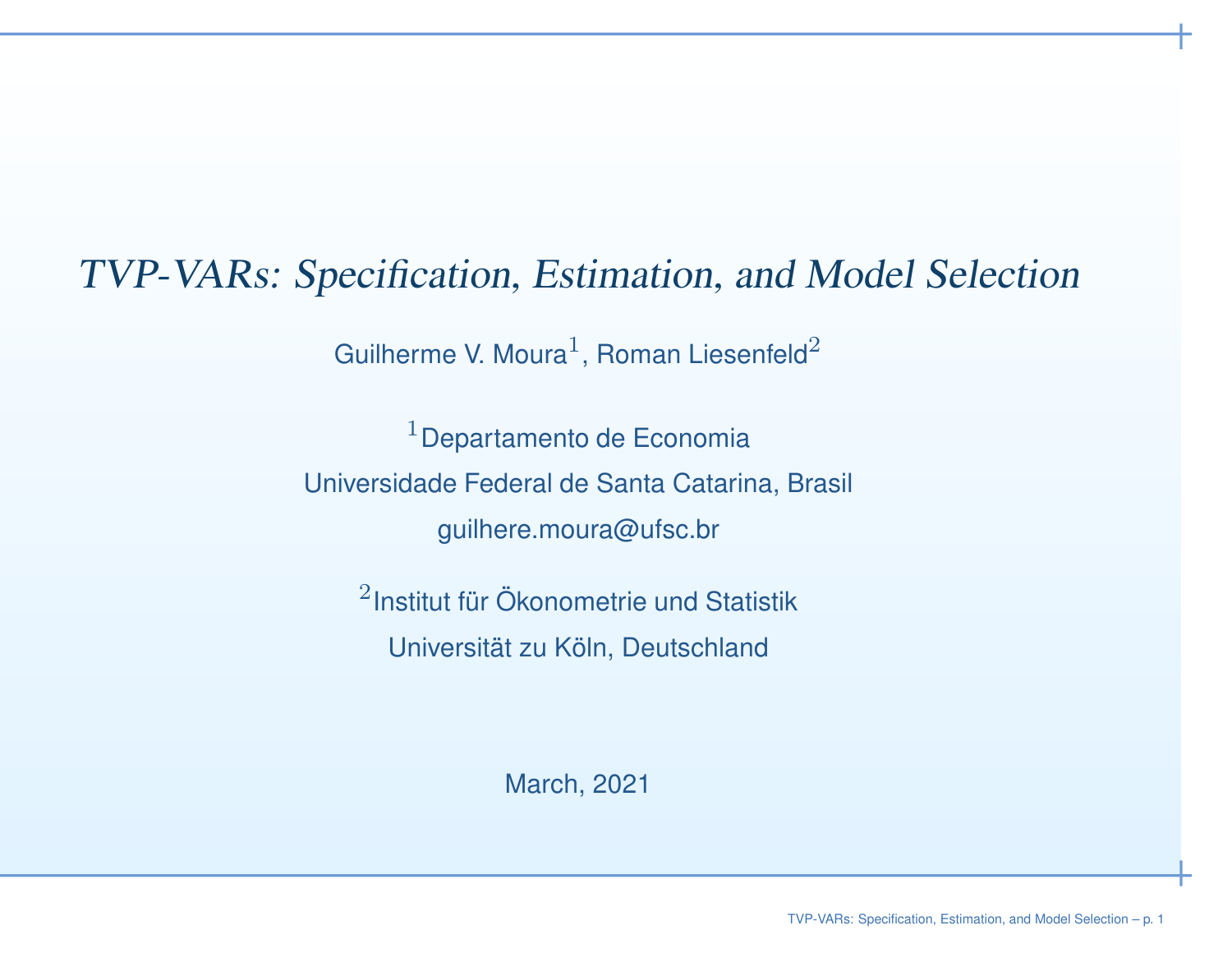#### **Introduction**

- Since Cogley and Sargent (2001, 2005) and Primiceri (2005), TVP-VARs have become standard in analyzing the evolving dynamics of the interdependecies of multiple economic timeseries.
- • However, the usual TVP-VAR speciffication is order-dependent, which makes it not suited for structural analysis, and impactsmodel selection.
- • Additionally, TVP-VARs are heavily parameterized increasing therisk of overfitting.
- We propose the use of shinkage priors in an order-invariant TVP-VAR speciffication and illustrate its performance with an application based on 6 endogenous variables.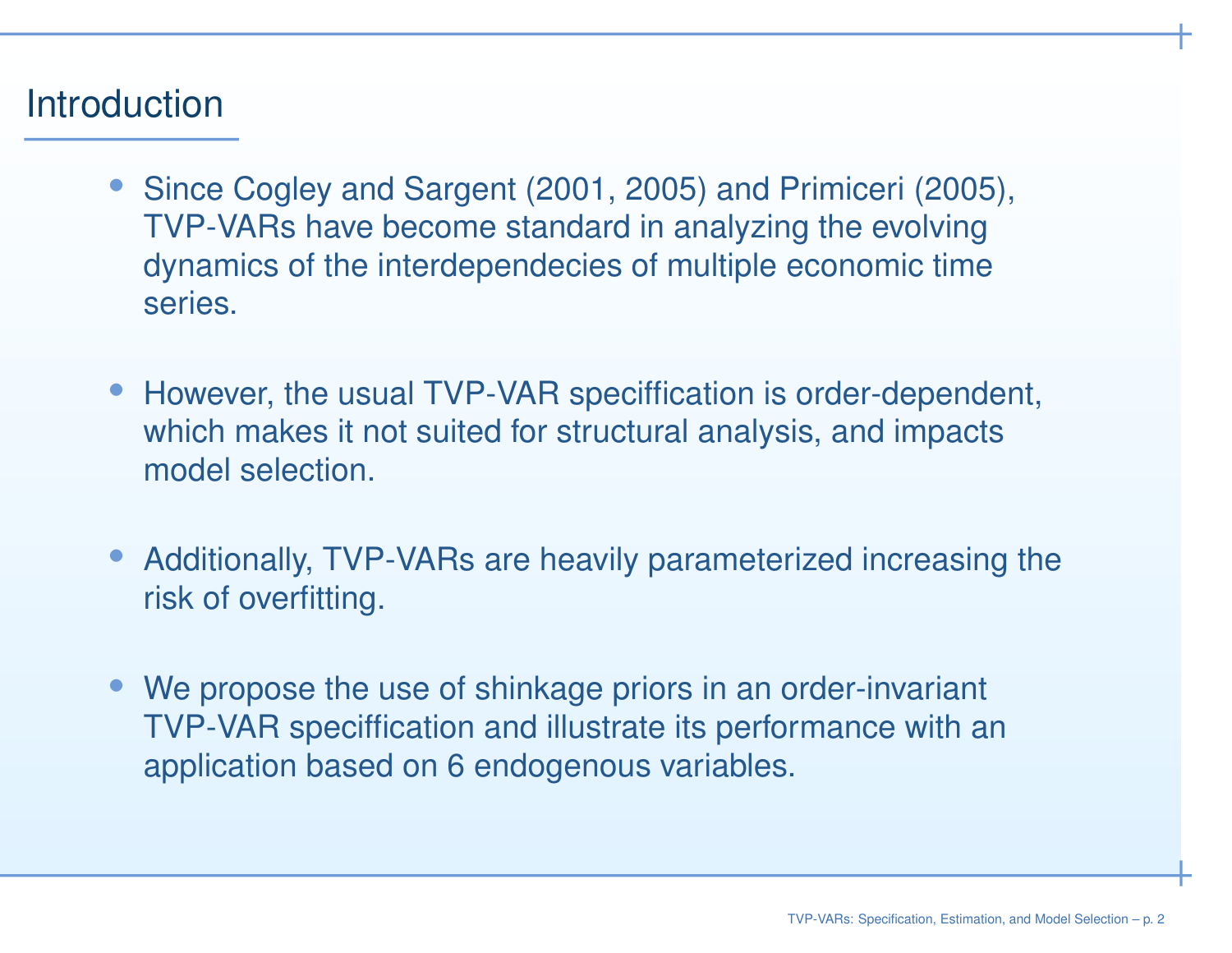# Time-Varying Parameters Vector Autoregressions

Consider <sup>a</sup> general TVP-VAR model:

$$
y_t = X_t \beta_t + \varepsilon_t, \qquad \varepsilon_t \sim \mathcal{N}(0, H_t^{-1}), \quad (1)
$$
  

$$
\beta_t = \beta_{t-1} + \eta_t, \qquad \eta_t \sim \mathcal{N}(0, \mathcal{Q}_t), \quad (2)
$$
  

$$
\beta_0 \sim \mathcal{N}(\beta, \mathcal{P}_0), \qquad (3)
$$

<span id="page-2-2"></span><span id="page-2-1"></span><span id="page-2-0"></span>Different versions of TVP-VARs often differ in their specification of thedynamics of the matrices  $H_t$  and  $\mathcal{Q}_t$  in [\(1](#page-2-0)) and [\(2\)](#page-2-1).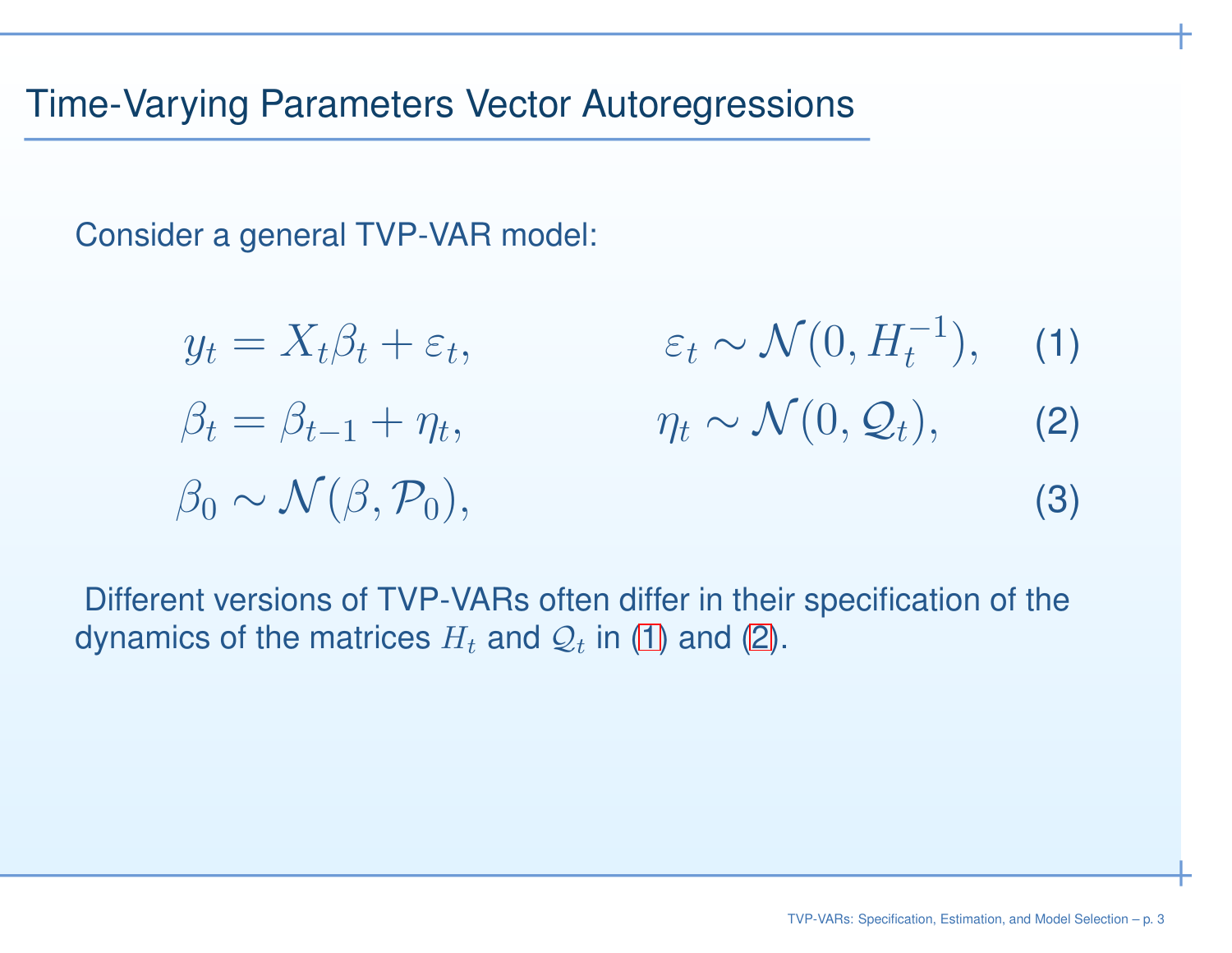## Time-Varying Parameters Vector Autoregressions

The standard approach proposed by Primiceri (2005) fixes  $\mathcal{Q}_t=\mathit{Q}$  and

$$
y_t = X_t \beta_t + \varepsilon_t, \qquad \varepsilon_t \sim \mathcal{N}(0, H_t^{-1}), \qquad (1)
$$

$$
\beta_t = \beta_{t-1} + \eta_t, \qquad \eta_t \sim \mathcal{N}(0, Q), \qquad (2')
$$

$$
\beta_0 \sim \mathcal{N}(\beta, \mathcal{P}_0),\tag{3}
$$

$$
H_t^{-1} = A_t^{-1} R_t A_t^{-1'},\tag{4}
$$

where  $R_t$  is diagonal with elements,  $r_{it}$ , evolving as:

$$
\ln r_{it} = \ln r_{it-1} + \eta_{it}, \quad \eta_{it} \sim \mathcal{N}(0, \sigma_i^2), \tag{5}
$$

and  $A_t$  is a lower triangular with ones in its diagonal and non-zero off-diagonals elements,  $a_{i,j_t}$ , given by:

<span id="page-3-0"></span>
$$
\alpha_{i,j_t} = \alpha_{i,j_{t-1}} + \zeta_{i,j_t}, \quad \zeta_{i,j_t} \sim \mathcal{N}(0, \omega_{i,j_t}). \tag{6}
$$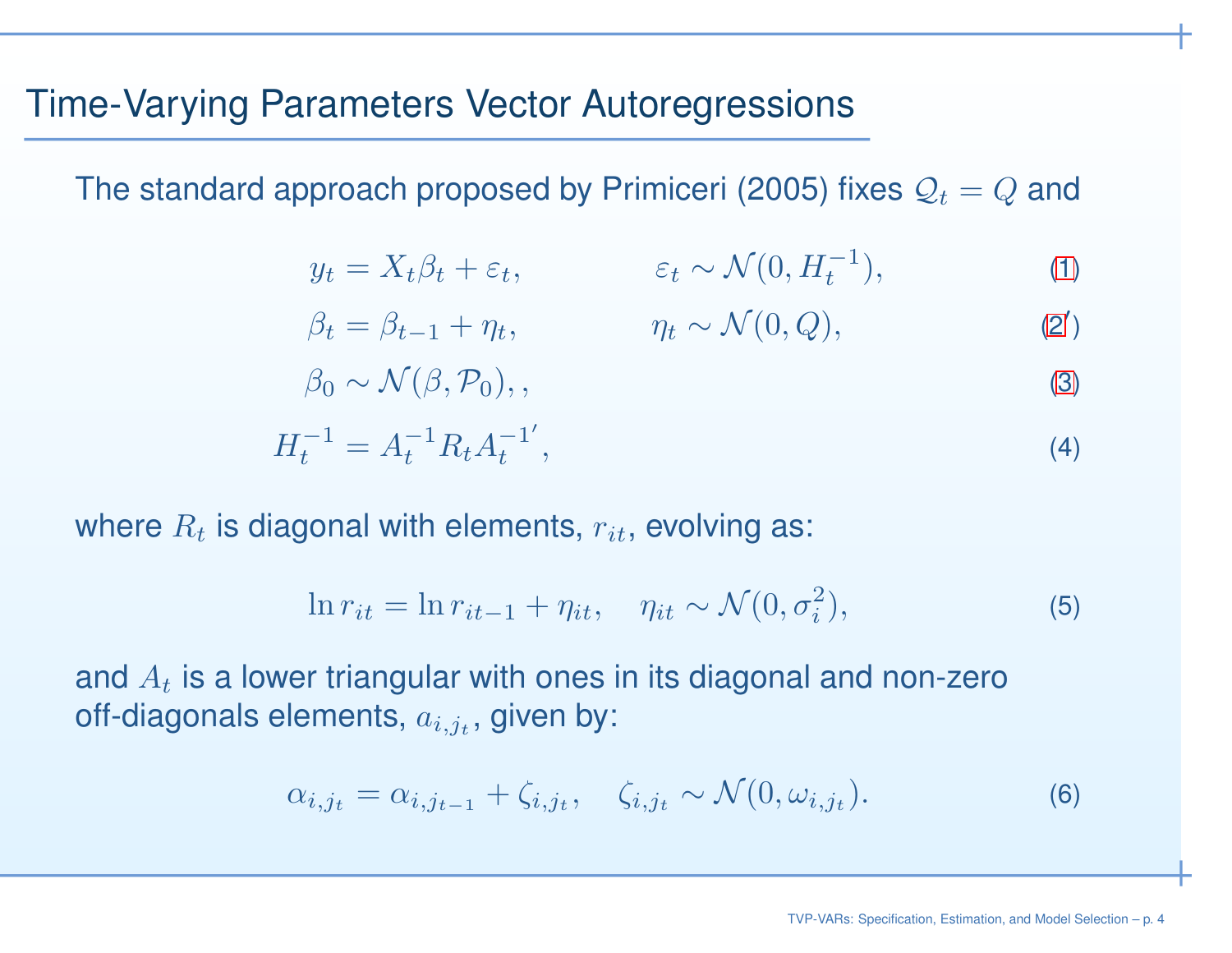#### Order Dependence

In <sup>a</sup> bivariate version of this TVP-VAR we have

$$
R_t = \begin{bmatrix} r_{1t} & 0 \\ 0 & r_{2t} \end{bmatrix}, \qquad A_t^{-1} = \begin{bmatrix} 1 & 0 \\ -a_{21_t} & 1 \end{bmatrix},
$$

and thus  $H_t^{-1}$  is given by

$$
H_t^{-1} = A_t^{-1} R_t A_t^{-1'} = \begin{bmatrix} r_{1t} & -r_{1t} a_{21_t} \\ -r_{1t} a_{21_t} & r_{2t} + r_{1t} a_{21_t}^2 \end{bmatrix}, \tag{7}
$$

which shows that the distribution of  $h_{1,1,t}^{-1} = r_{1t}$  is lognorrmal, while  $h_{2,2,t}^{-1}=r_{2t}+r_{1t}a_{21_{t}}^{2}$  is not lognormally distributed.

•• Changing the order of the variables in  $y_t$  changes the model for each time series in the VAR, thus structural inference, impulse-responses and model comparison are order specific.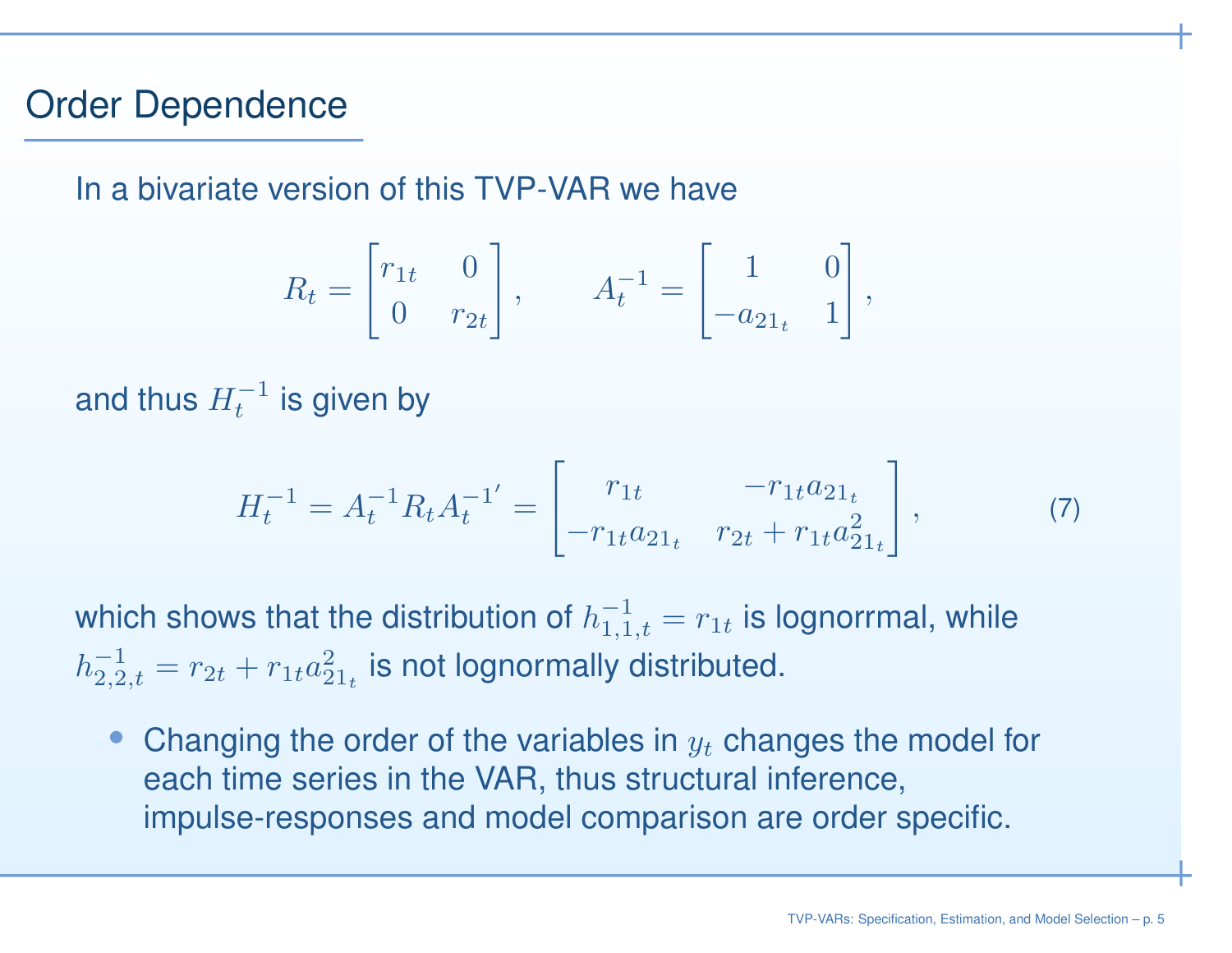# Wishart Multivariate Stochastic Volatility

- • Uhlig (1994, 1997) developed <sup>a</sup> state-space model whose latent states are restricted to the manifold of symmetric positive-definitematrices.
- • By modeling directly the evolution of precision matrices, thisapproach is order invariant, and can be used for structural inference in TVP-VAR models (see Bognanni, 2018).
- • Additionally, this approach is amenable to forward filtering andbackward sampling, and requires <sup>a</sup> smaller number of parameters.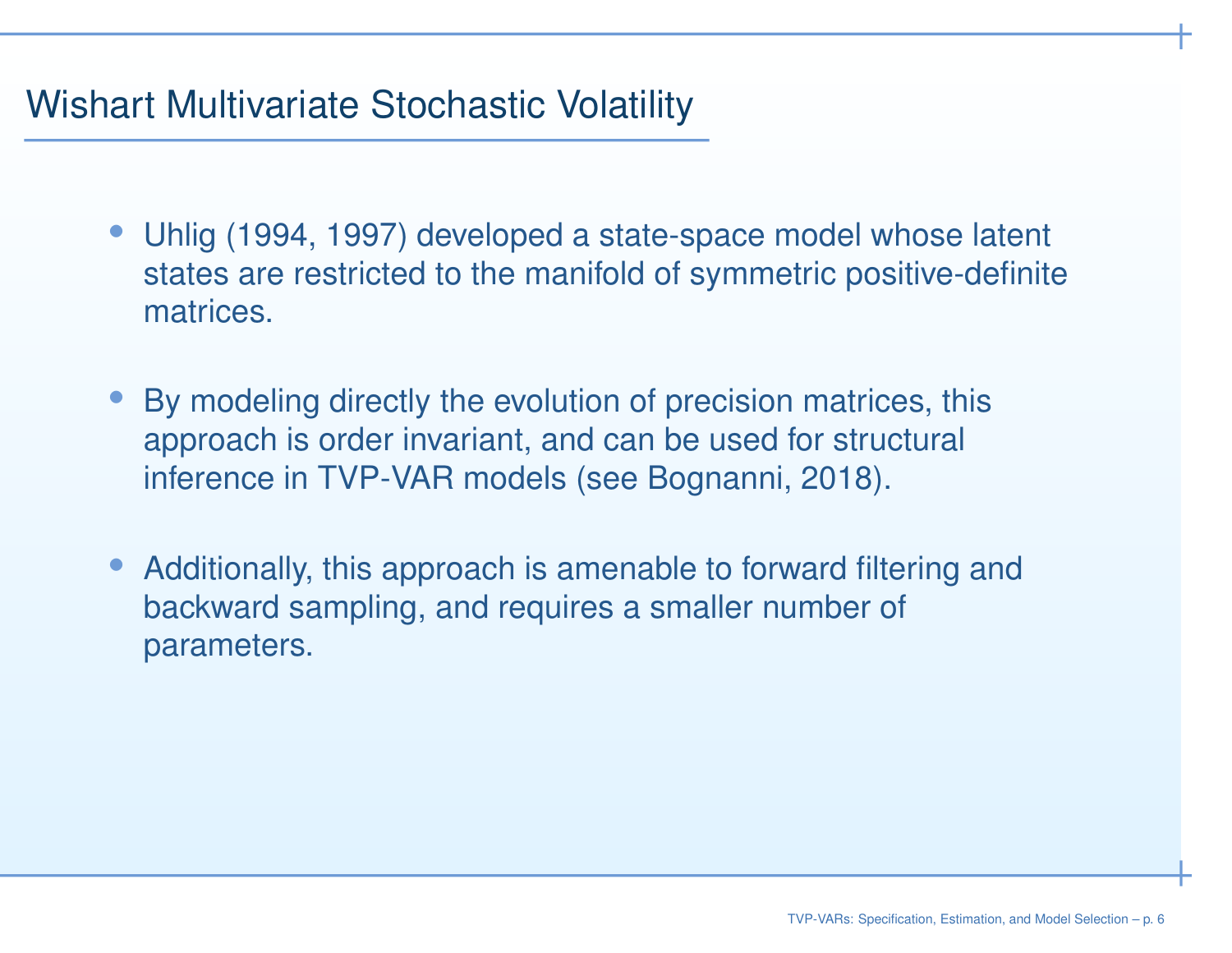## Wishart Multivariate Stochastic Volatility

• The law of motion for  $H_t$  proposed by Uhlig (1997) is given by:

$$
H_t = \frac{1}{\lambda} H_{t-1}^{1/2'} \Theta_{t-1} H_{t-1}^{1/2}, \qquad \Theta_t \sim \mathcal{B}_k \left( \frac{v}{2}, \frac{1}{2} \right), \qquad (8)
$$

$$
H_1 \sim \mathcal{W}_k(v, \Sigma_0^{-1}/\lambda), \qquad (9)
$$

- • $v$ , determines the variance of the transition density ([8\)](#page-6-0) and governs the time-variation of  $H_t.$
- •• the smaller  $v$  is, the larger is the variance of  $\Theta_t$  and the more the process  $H_t$  fluctuates.
- As  $v \to \infty$ , realizations of  $\Theta_t$  concentrate around the identity metrix and the model engrasches a homogenedectic VAD matrix, and the model approaches <sup>a</sup> homoscedastic VAR.
- <span id="page-6-0"></span>• The scalar parameter  $\lambda$  can be seen as a discounting factor.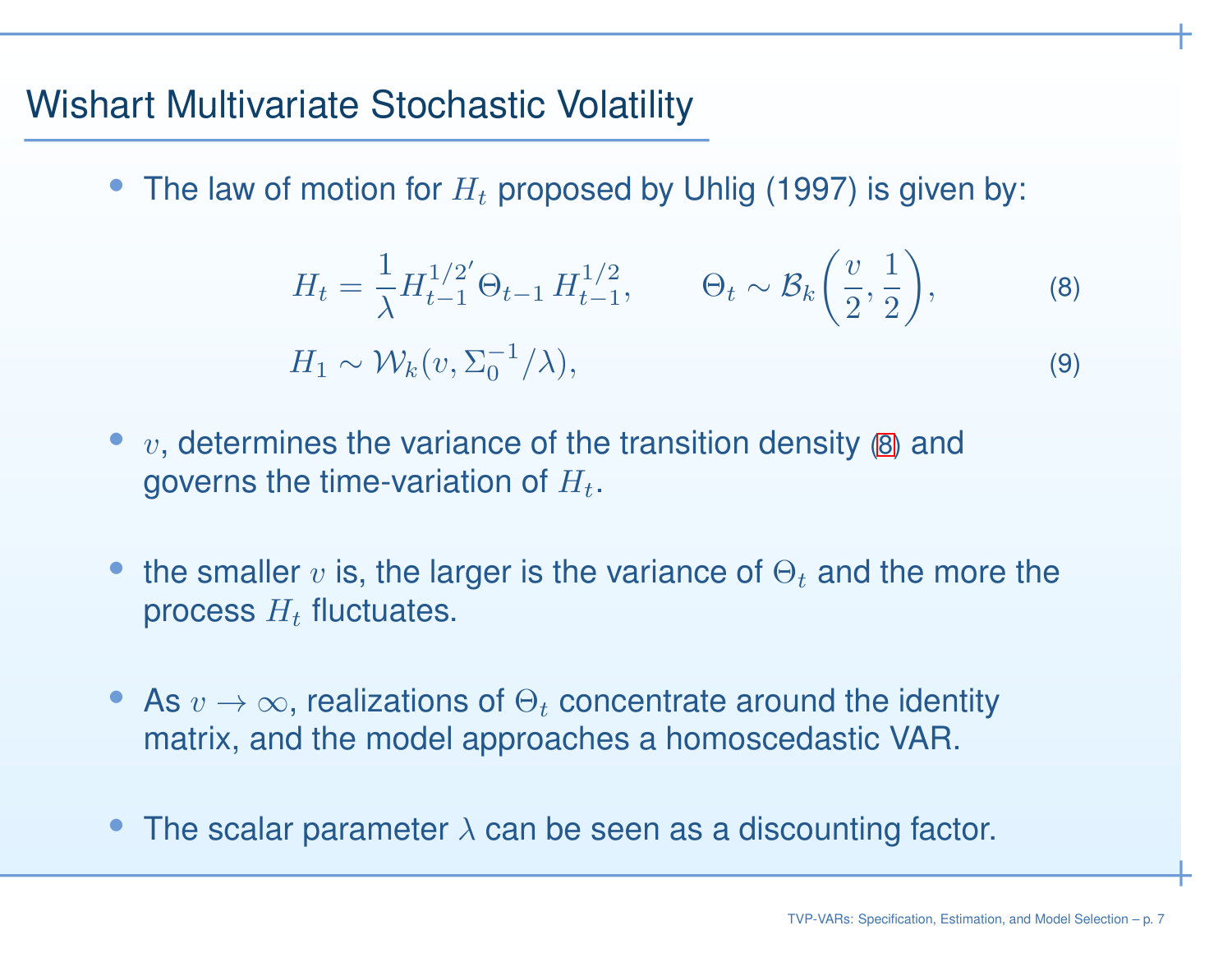# Heteroscedastic  $\beta_t$

• It is possible to exploit the conjugacy of the Wishart and Normal distributions to account for heteroscedasticity in the dynamics of the VAR parameters in <sup>a</sup> parsimonious and order invariant waydefining  $\mathcal{Q}_t$  as:

$$
\mathcal{Q}_t = H_t^{-1} \otimes Q,\tag{10}
$$

where  $Q$  here is of lower dimension, and  $H_t$  evolves as a Wishart  $m$  diversion at a homomorpoon  $H_t$ multivariate stochastic volatility.

<span id="page-7-0"></span>•• The Kronecker structure in ([10](#page-7-0)) means that the covariances between the shocks to  $\beta_t$  have an equation-specific component coming from  $H_t$ , as well as a parameter-specific component<br>defined by  $\varOmega$ defined by  $Q_\cdot$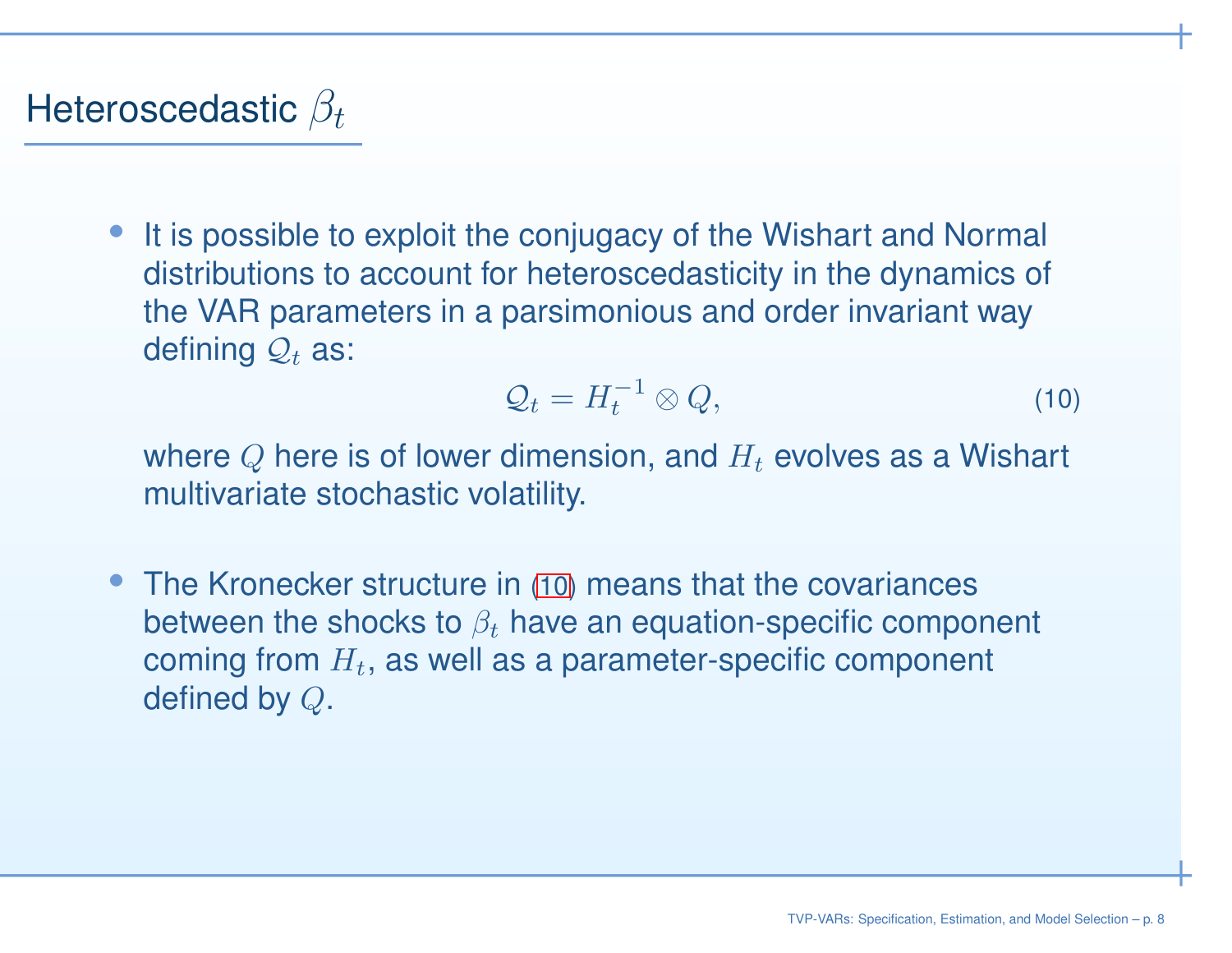# Inference in TVP-VAR

- • Estimation and inference in TVP-VARs is difficult since they arefundamentally nonlinear.
- • Bayesian approach facilitates inference in TVP-VARs as it allowsthe use of powerful computational algorithms.
- • Prior information also helps to discipline the behavior of the model, which is specially relevant in scenarios with <sup>a</sup> largenumber of latent variables and parameters.
- • However, it is not easy to come out with sensible priors for all elements of <sup>a</sup> large parameter set.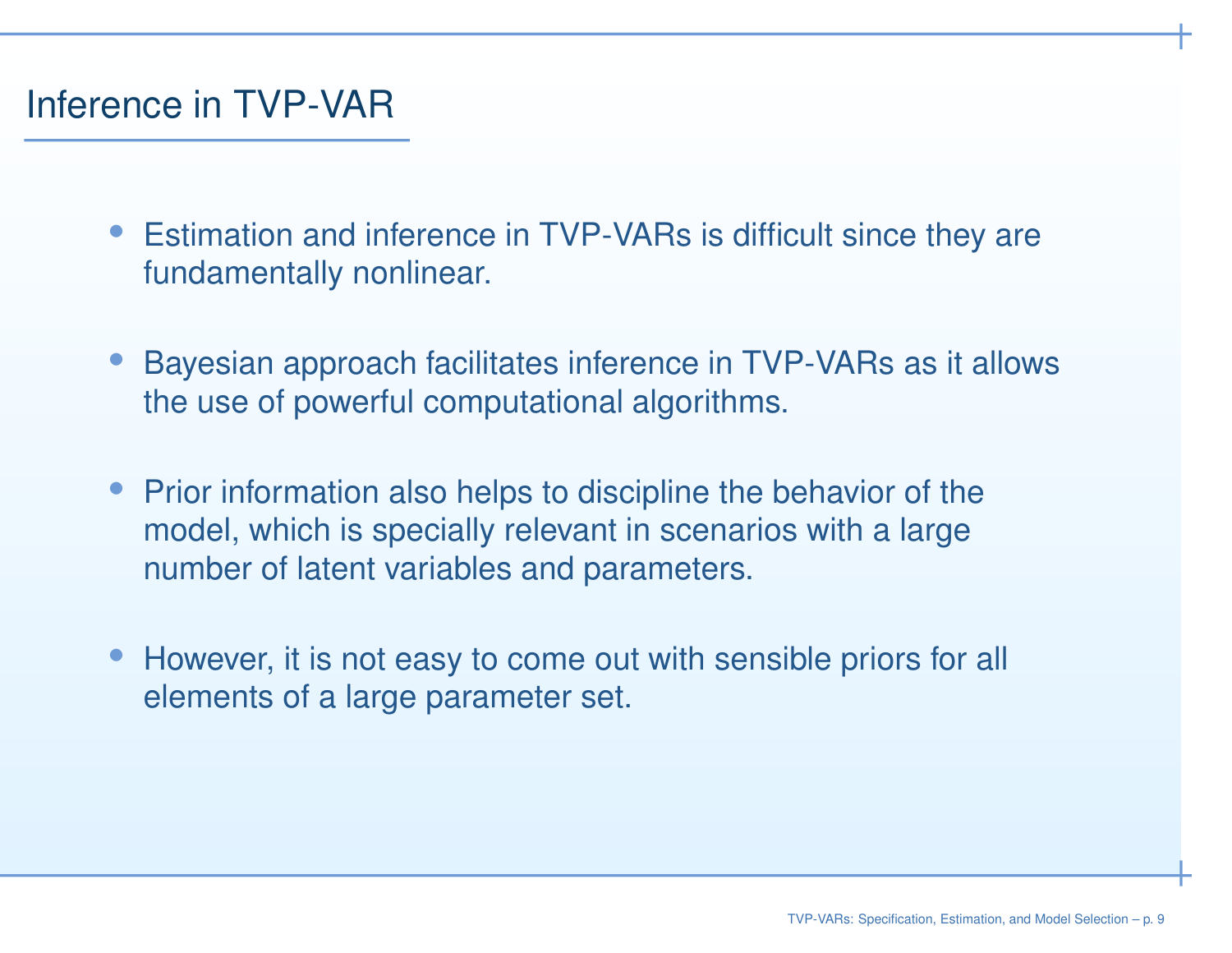#### Priors on the variance of VAR parameters

- The flexibility of TVP-VARs comes with the risk of overfitting, which increases with the growing number of coefficients, as many of them might actually be constant.
- •• However, the usual inverted Wishart prior for  $Q$  implies that all normalism of the mean equation are time verying parameters of the mean equation are time-varying.
- Often in the literature  $Q$  is distributed a priori as  $i {\cal W} (4 \times 10^{-3} I, 40)$ , which implies that  $P(q_{i,i} < 10^{-5}) = 0.$
- • In the context of TVP regressions, Bitto and Frühwirth-Schnatter(2019) show that shrinkage priors can accurately learn from the<br>data which esofficients are time verying and which are station data which coefficients are time-varying and which are static.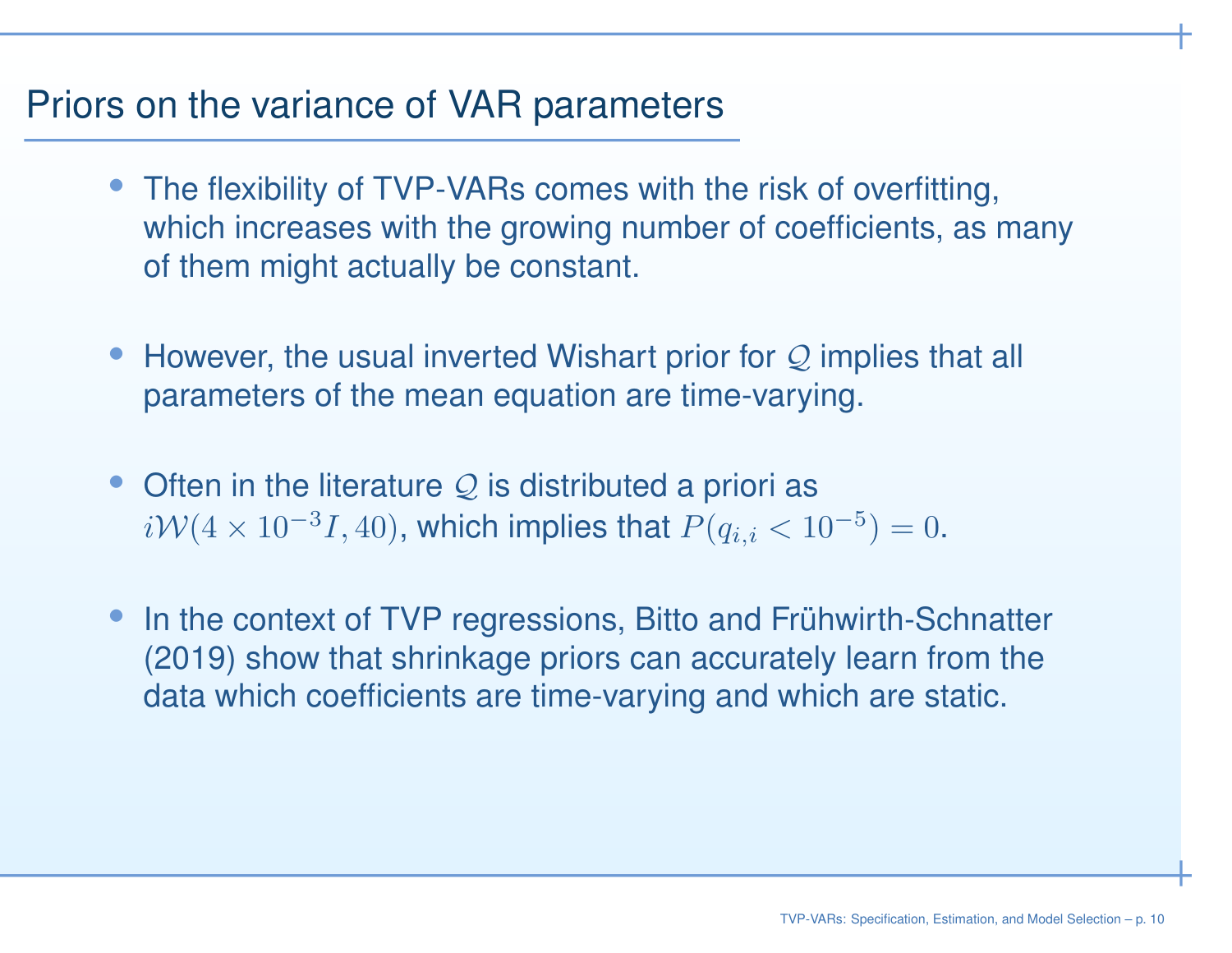# Inverse Wishart Prior

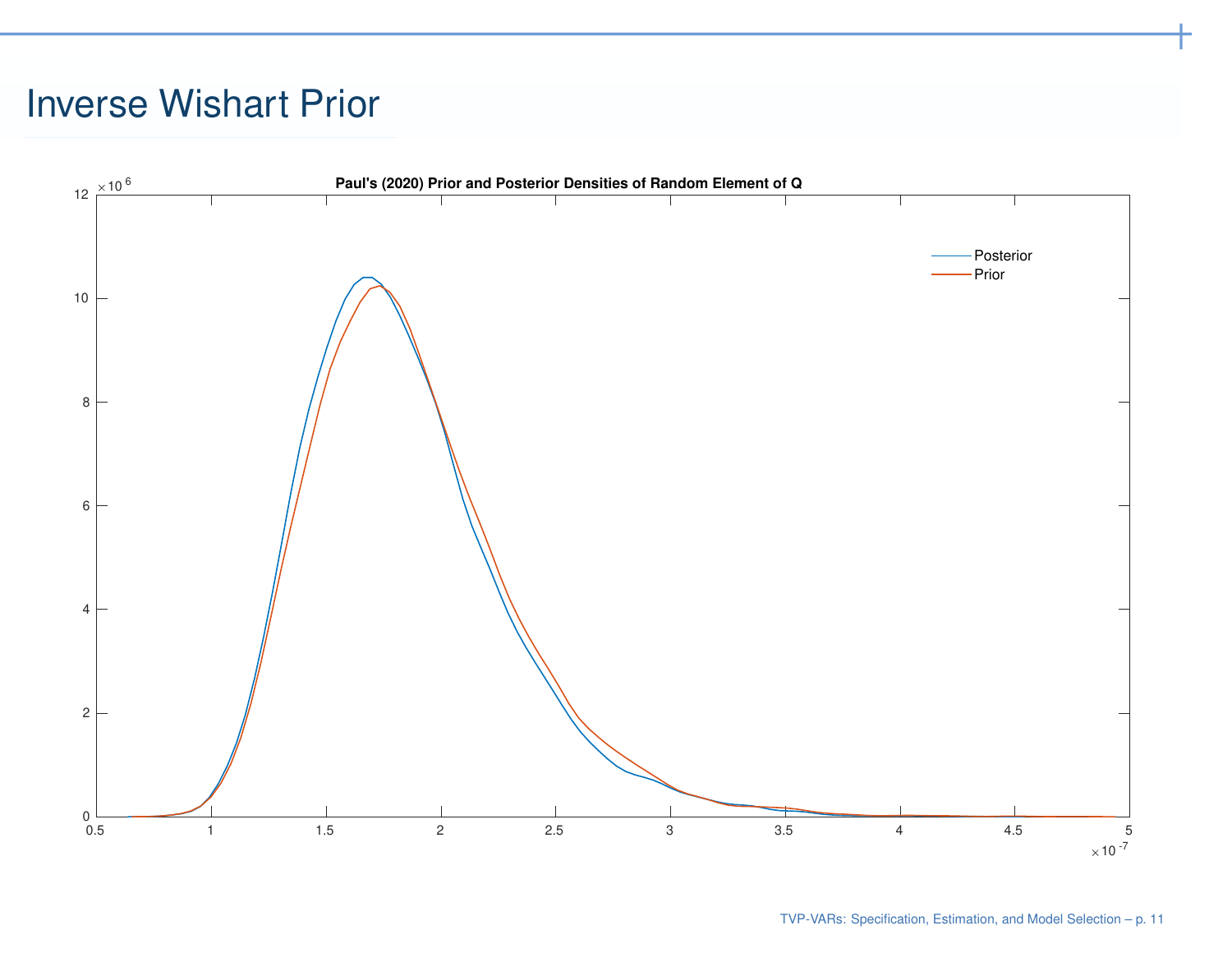#### Bitto & Frühwirth-Schnatter Shrinkage Priors

- We use normal-gamma shrinkage priors on the elements of  $Q^1$ and of  $\beta$  to both reduce the number of time-varying parameters  $\frac{1}{\sqrt{2}}$ 2and to shrink static parameters towards zero.
- The prior is based on a diagonal  $Q$  with diagonal elements  $q_i$ , and Gaussian marginal priors for both  $q_i^{1/2}$  and  $\beta_i$  along with local and 1 $\frac{1}{\cdot}$ 2 $i^{1/2}$  and  $\beta_i$  along with local and global shrinkage parameters:

$$
q_i^{1/2} |\xi_i^2 \sim \mathcal{N}(0, \xi_i^2), \qquad \xi_i^2 | a^{\xi}, \kappa^2 \sim \mathcal{G}(a^{\xi}, a^{\xi} \kappa^2/2), \tag{11}
$$

$$
\beta_i|\tau_i^2 \sim \mathcal{N}(0,\tau_i^2), \qquad \tau_i^2|a^\tau,\lambda^2 \sim \mathcal{G}(a^\tau,a^\tau\lambda^2/2). \tag{12}
$$

- $\bullet$  q facilitates shrinking  $q_i$  towards 0. 1 $\frac{1}{\cdot}$ 2 $i^{1/2} \in \mathbb{R}$  is the positive and negative square root of  $q_i$ , which
- To learn  $a^{\xi}$  parameters follow gamma distributions . ,  $a^\tau, \kappa,$  and  $\lambda$  from the data, we assume that these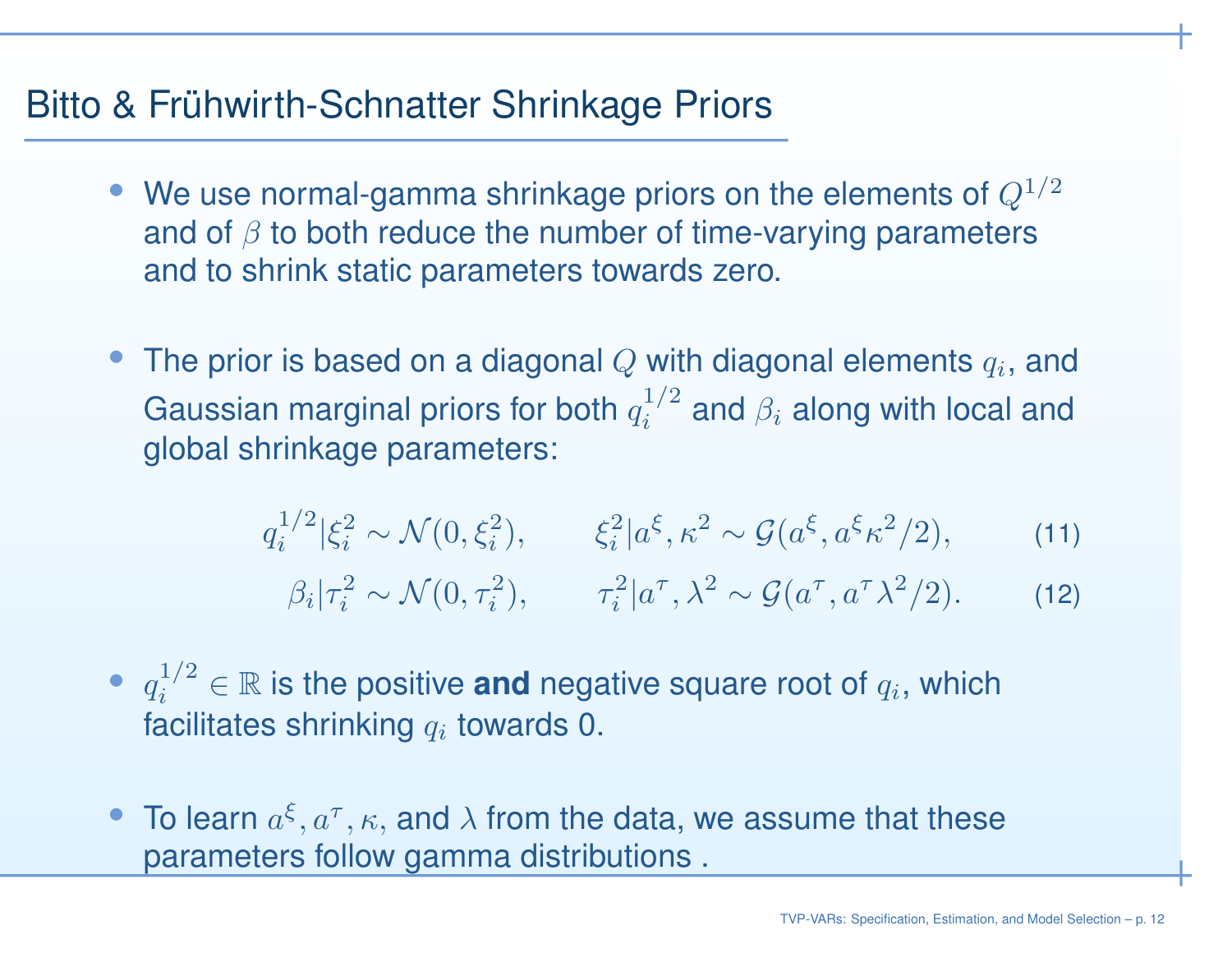# Posterior Based on Shrinkage Prior



Figure 1: Posterior estimates of a non-zero element elements of  $Q.$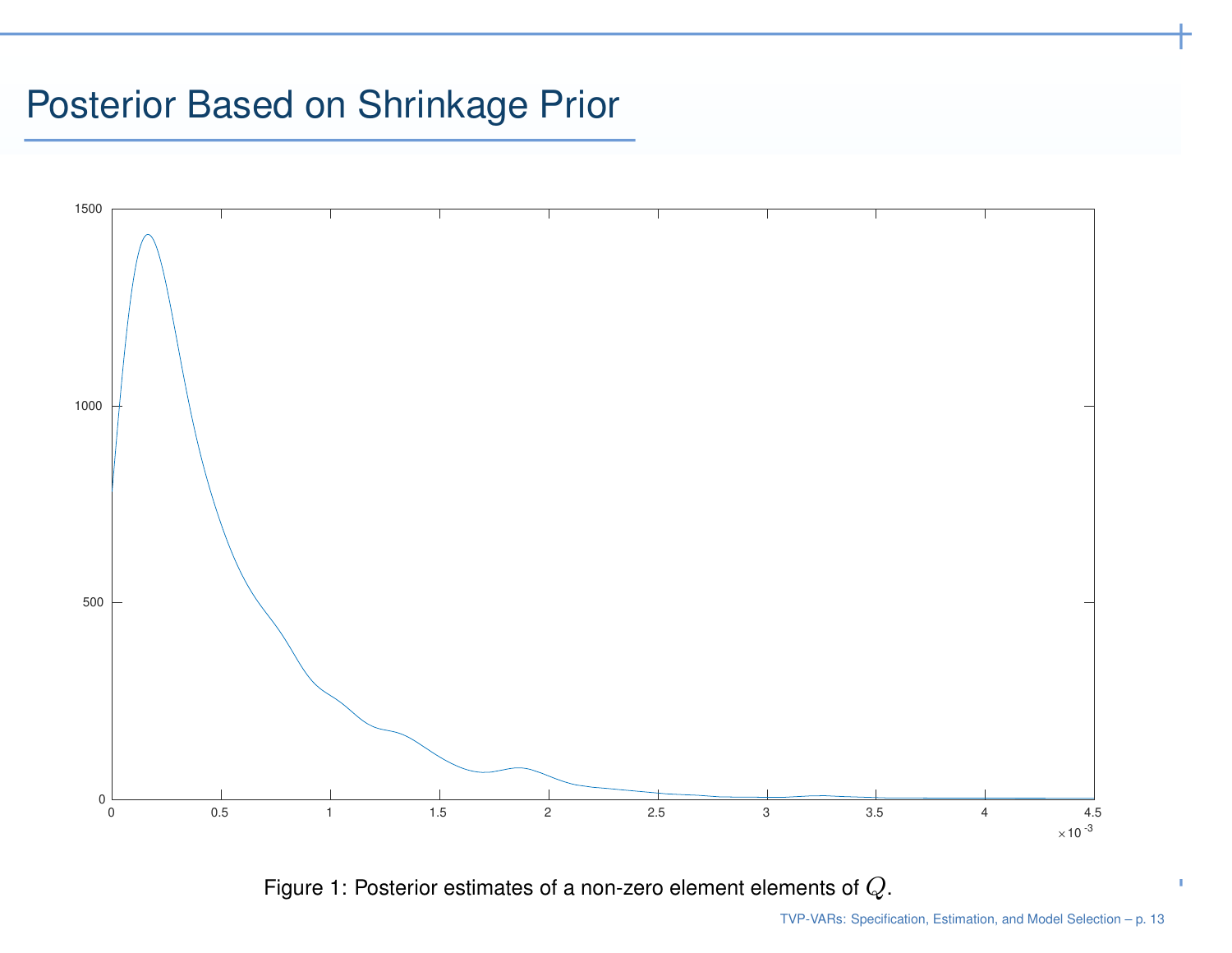# Posterior Based on Shrinkage Prior



Figure 2: Posterior estimates of an elements of  $Q$  which is shrunk to 0.<br>TVP-VARs: Specificat

TVP-VARs: Specification, Estimation, and Model Selection – p. <sup>14</sup>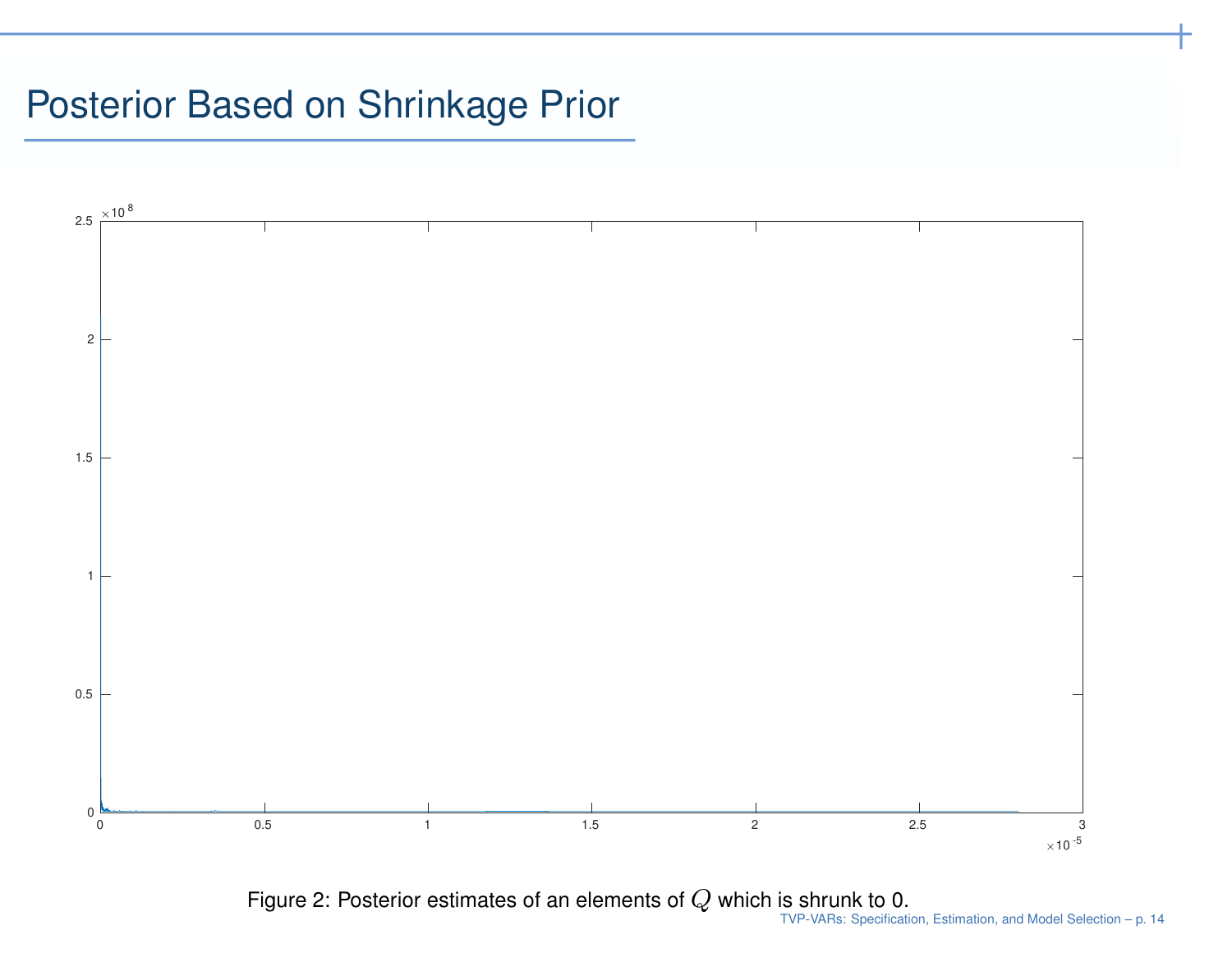# Effects of Monetary Policy on Stock Market Bubbles

- • Gali and Gambetti (2015) argue based on the theory of rational bubbles that <sup>a</sup> tightening of monetary policy can either increase ordecrease asset prices.
- They use <sup>a</sup> heteroscedastic TVP-VAR model to provide evidence that stock prices end up increasing persistently in response to <sup>a</sup>contractionary monetary policy.
- • Paul (2020) develops <sup>a</sup> different identification scheme formonetary policy shocks and argues that Gali and Gambetti'sresult is based on their identification choice.
- • Paul (2020) identifies monetary policy shocks via an exogenousvariable constructed based on high-frequency surprises.
- •However, Paul's TVP-VAR does not account for SV.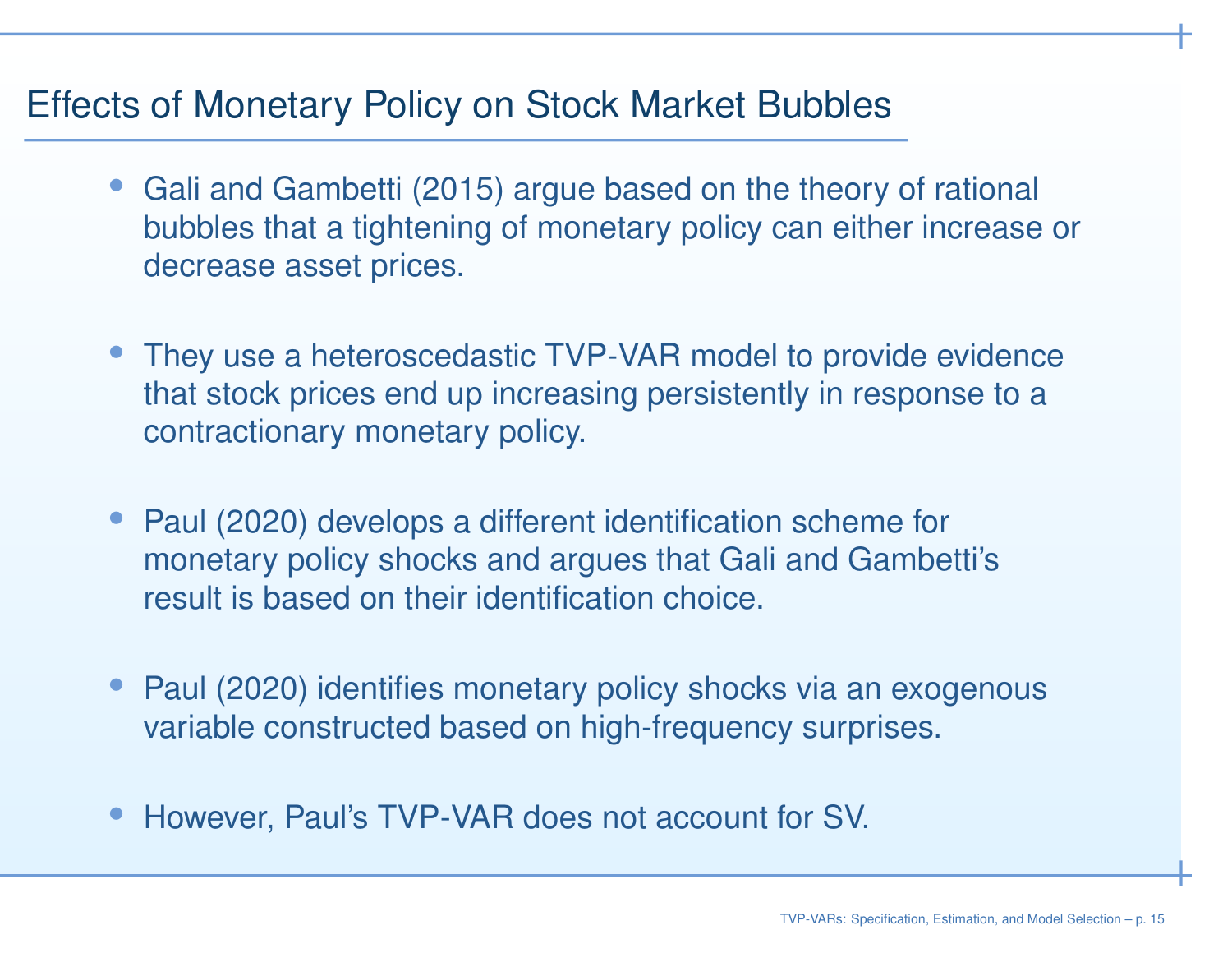# Empirical Application

- • We use Paul's (2020) application to test different TVP-VARspeciffications.
- $\bullet$  Estimation is based on <sup>a</sup> monthly data from the U.S. consisting of:
	- 1. the FED funds rate  $(i_t)$ ,
	- 2. log real stock price index (S&P 500)  $(q_t)$ ,
	- 3. log real dividends  $(d_t)$ ,
	- 4. log real S&P/Case-Shiller national home price index  $(h p_t)$ ,
	- 5. log consumer price index  $(p_t)$ ,
	- 6. log real industrial production  $(ip<sub>t</sub>)$ ,
	- 7. exogenous surprises  $(z_t)$  extracted from 30-day FED funds futures.
- The sample period ranges from Nov. 1988 until Sep. 2017, with347 observations for each of the 7 time series.
- •• We fix the lag length of the estimated TVP-VAR models to  $p=3$ .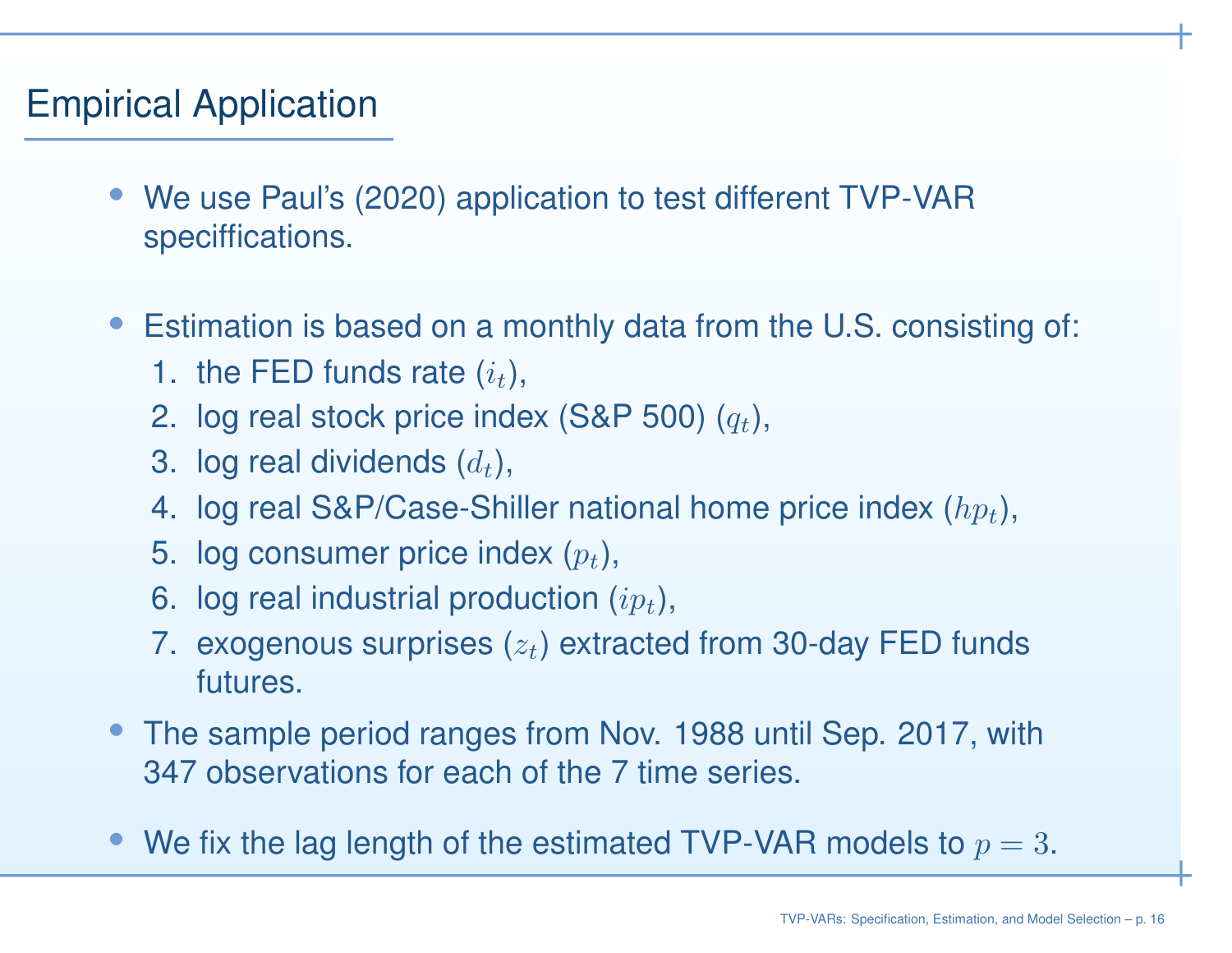# Bayesian Estimation

- The proposed Gibbs algorithm to estimate TVP-VAR models usesthe efficient data augmentation scheme based on the ancillarity-sufficiency interweaving strategy of Yu and Meng(2011).
- • Moreover, we exploit the fact that, under the Wishart MSV, theconditional posterior of  $H_{1:T}$  is available in closed-form and allows sampling of  $H_{1:T}$  and the degrees of freedom  $v$  in one block<br>through collareed Gibbs mayos through collapsed Gibbs moves.
- • The Bayesian posterior analysis is based on 25,000 iterations of the Gibbs sampler and the first 5,000 are discarded as burn-in.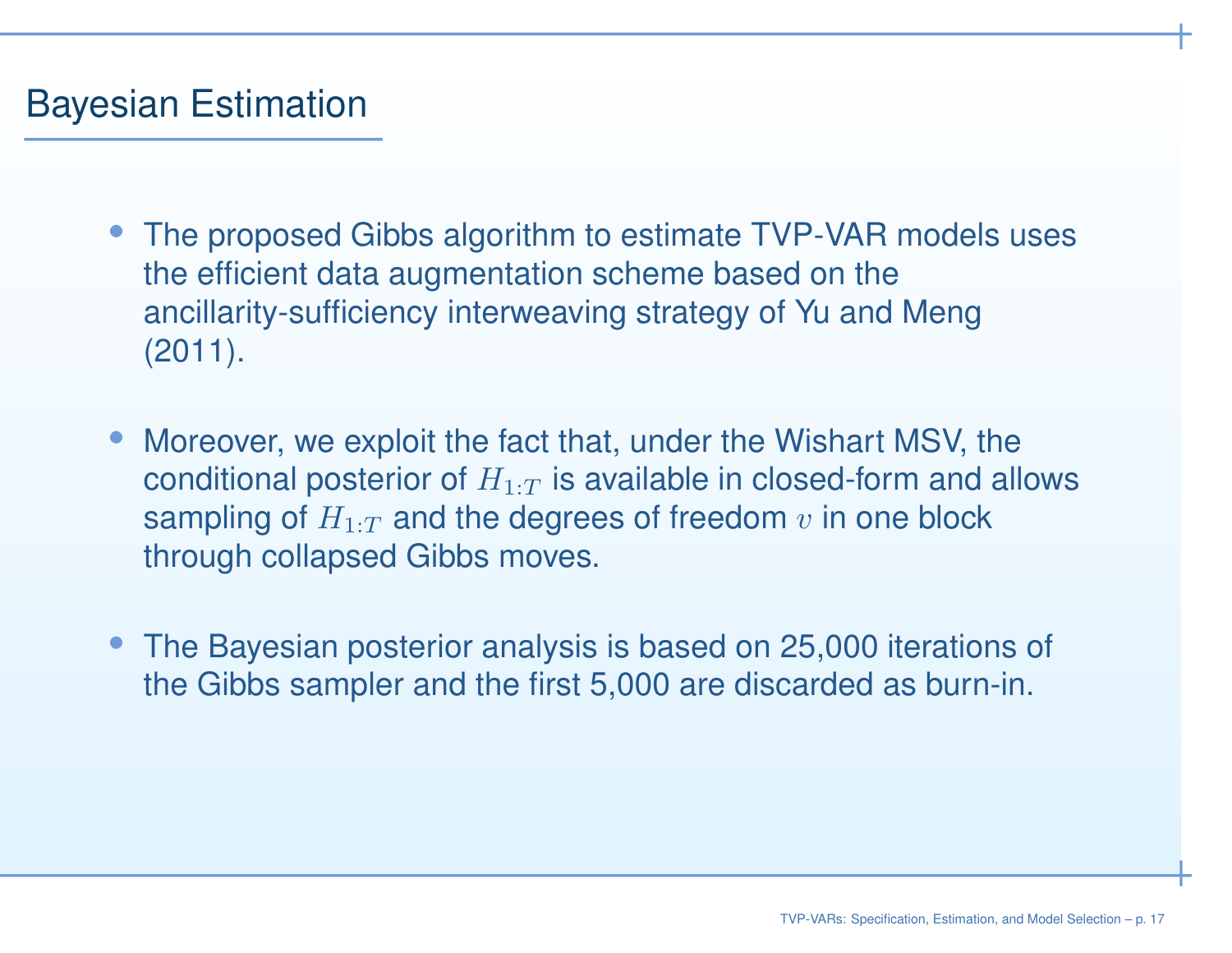#### Model Comparison

- We use Paul's (2020) application to test different TVP-VARspeciffications.
- We analyze 6 different specifications:
	- 1. VAR-SV, for which  $\beta_t = \beta \,\forall t$
	- 2. TVP-VAR from Paul (2020), for which  $H_t=H$  and  $\mathcal{Q}_t=Q$  ,
	- 3. TVP-VAR with  $H_t=H$  and  $\mathcal{Q}_t=Q$  and shrinkage priors,
	- 4. TVP-VAR-SV with  $\mathcal{Q}_t = Q$  and  $H_t$  following [\(4](#page-3-0)),
	- 5. <code>TVP-VAR-WSV</code> with  $\mathcal{Q}_t = Q$  and  $H_t$  following Wishart MSV,
	- 6. TVP-VAR-2WSV where  $H_t$  follows [\(8\)](#page-6-0) and  $\mathcal{Q}_t$  follows [\(10\)](#page-7-0).
- •Models are compared using the Log-Predictive Density Scores.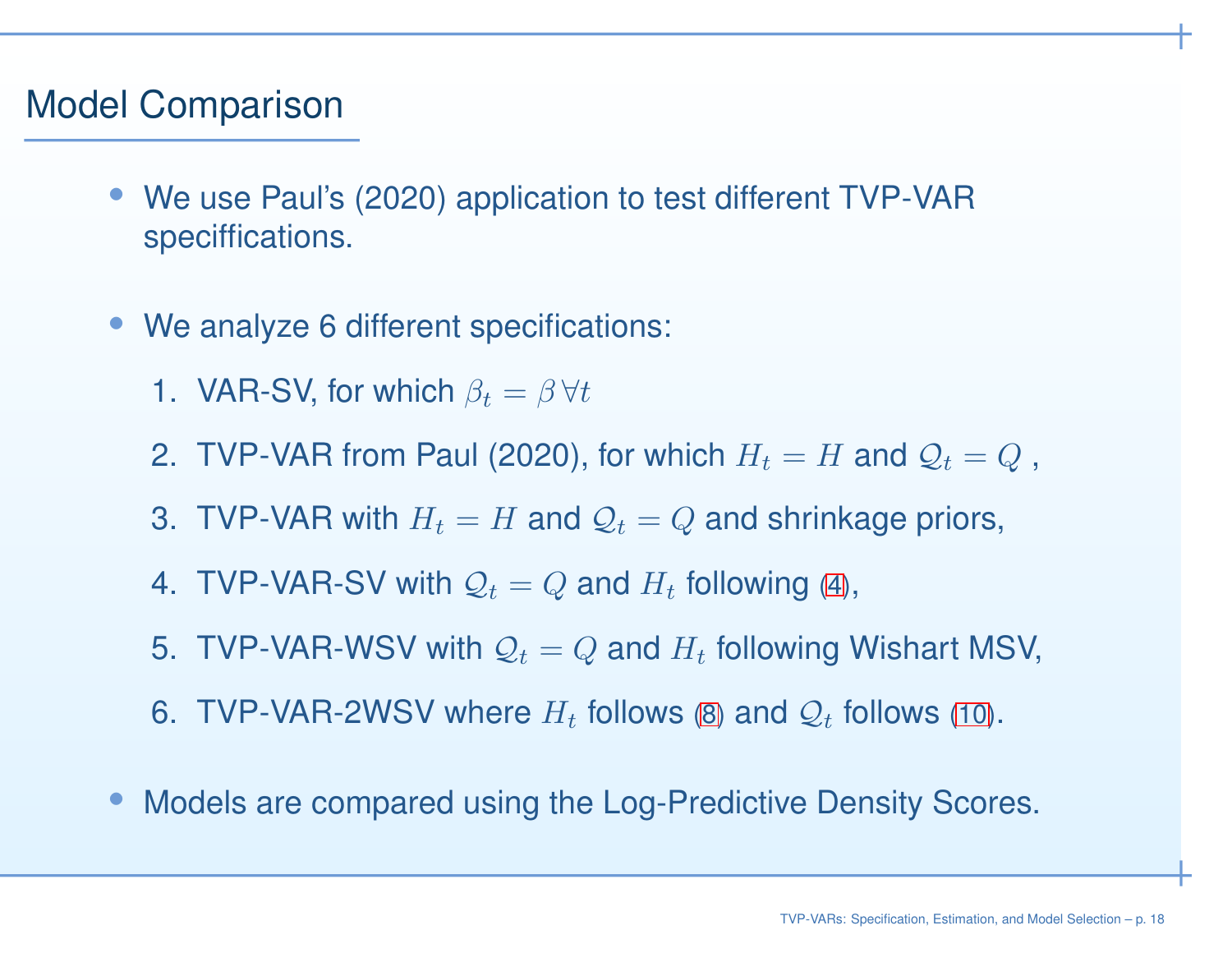## Model Comparison

- •Models are compared via Log-Predictive Density Scores (LPDS).
- LPDS can be interpreted as the log marginal likelihood based on <sup>a</sup> training sample prior.
- •• Defining the first  $t_0$  observations as  $y_{1:t_0}$ , the LPDS is computed as the cumulative log predictive density of the remaining sample:

$$
\text{LPDS} = \log p(y_{t_0+1:T}|y_{1:t_0}) = \sum_{t=t_0+1}^{T} \log p(y_t|y_{1:t-1}), \quad (13)
$$

$$
\log p(y_t|y_{1:t-1}) = \int f_{\theta}(y_t|\beta_t, H_t) f_{\theta}(\beta_t|\beta_{t-1}, H_t) f_{\theta}(H_t|H_{t-1})
$$
  
 
$$
\times \pi(\beta_{0:t-1}, H_{1:t-1}, \theta|y_{t_0:t-1}) d\beta_{t_0:t} dH_{t_1:t} d\theta,
$$

where  $\pi(\beta_{0:t-1}, H_{1:t-1}, \theta | y_{t_0:t-1})$  is the posterior density computed with data up to period  $t-1.$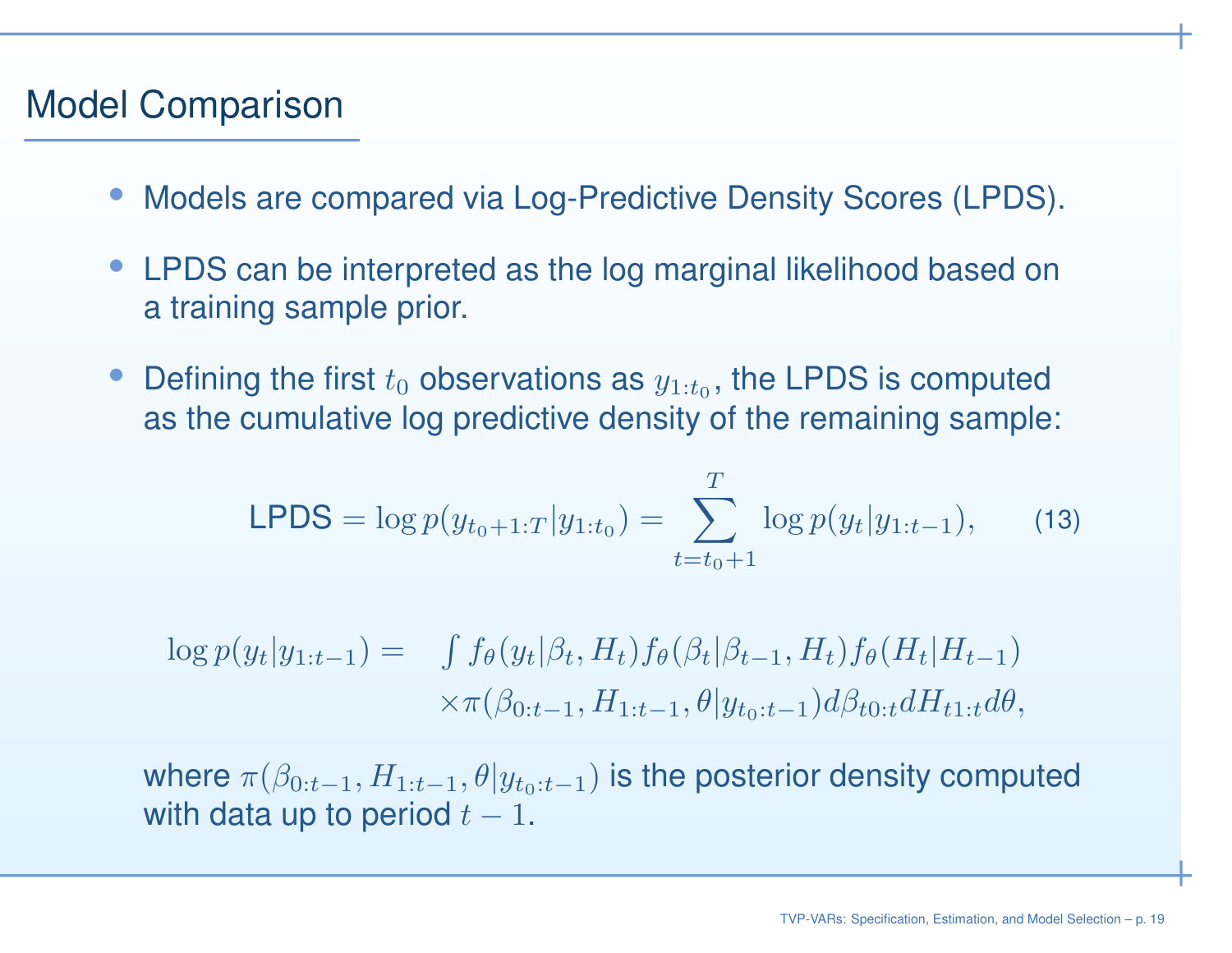| <b>Log Predictive Density Scores</b> |          |           |           |          |          |                                                          |
|--------------------------------------|----------|-----------|-----------|----------|----------|----------------------------------------------------------|
|                                      | VAR-SV   |           |           |          |          | TVP-VAR-Paul TVP-VAR TVP-VAR-SV TVP-VAR-WSV TVP-VAR-2WSV |
| <b>LPDS</b>                          | $-705.7$ | $-1128.1$ | $-1141.4$ | $-937.8$ | $-769.4$ | $-622.1$                                                 |
| MC S.E.                              | 0.523    | 0.0731    | 0.485     | 1.237    | 0.863    | 2.038                                                    |

LPDS computed between Jan. 1993 until Sep. 2017 using data from Nov. *1988 to Dec. 1992 as <sup>a</sup> training sample.*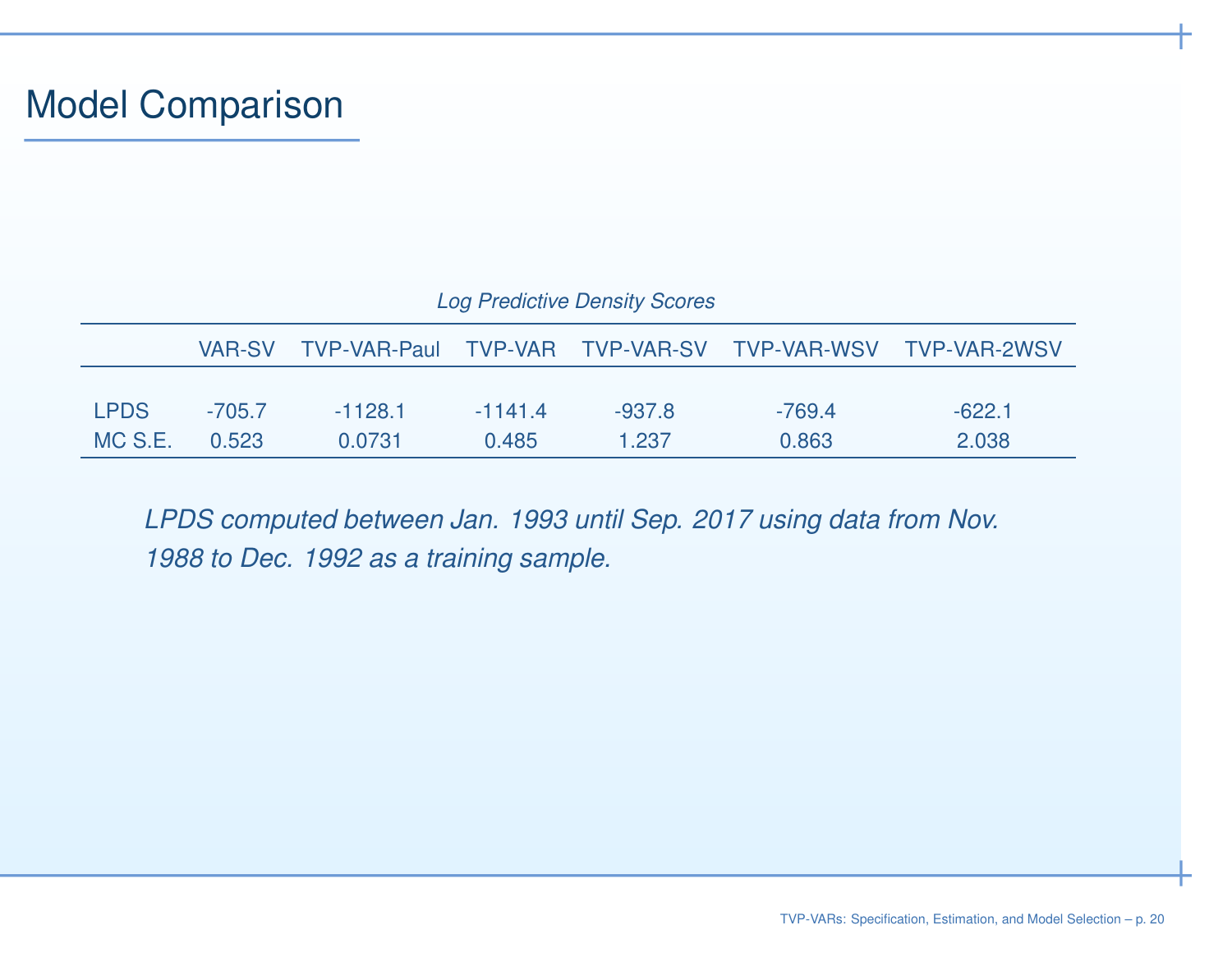# Time-Varying Coefficients of TVP-VAR-2WSV



Figure 3: Posterior estimates of  $\beta_t.$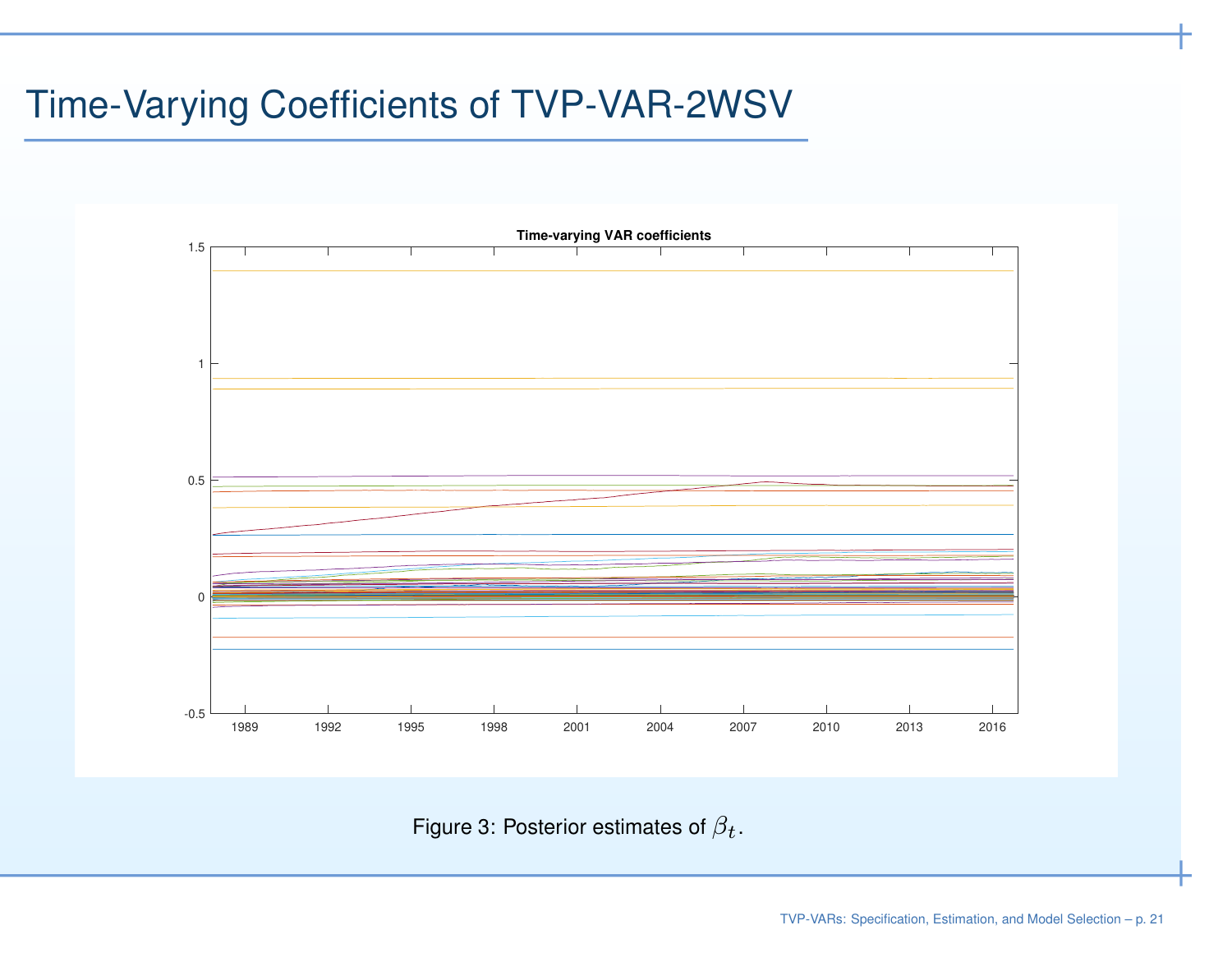# Stochastic Volatility of TVP-VAR-2WSV





Figure 4: Posterior estimates of  $\varepsilon_t^2$  $\frac{2}{t}$  (blue) and of the diagonal elements of  $H_t^-$ 1 $t^{\text{t}}$  (red).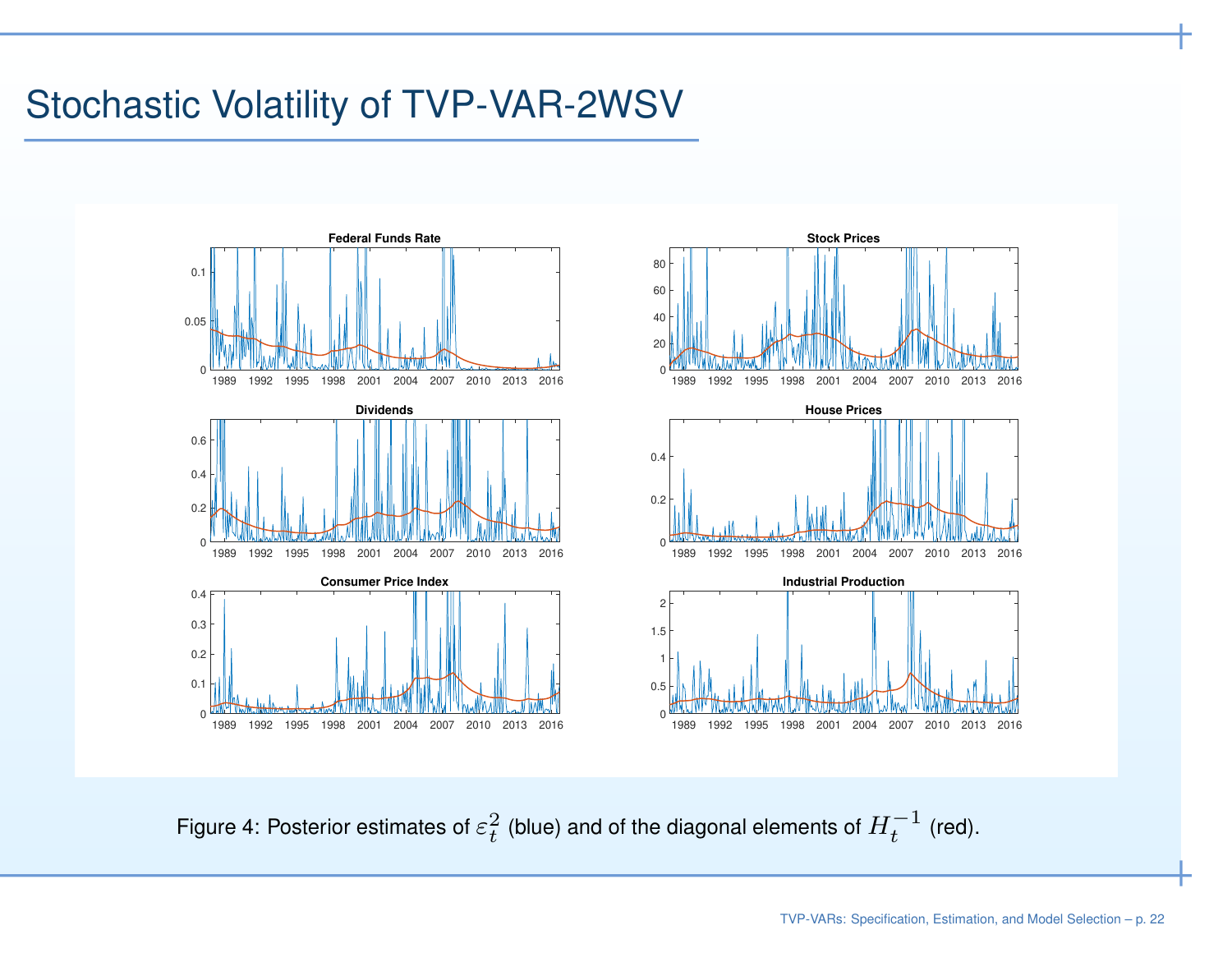# Time-Varying Impulse Response Function



Figure 5: Time-varying effect of <sup>a</sup> monetary policy shock on stock prices.